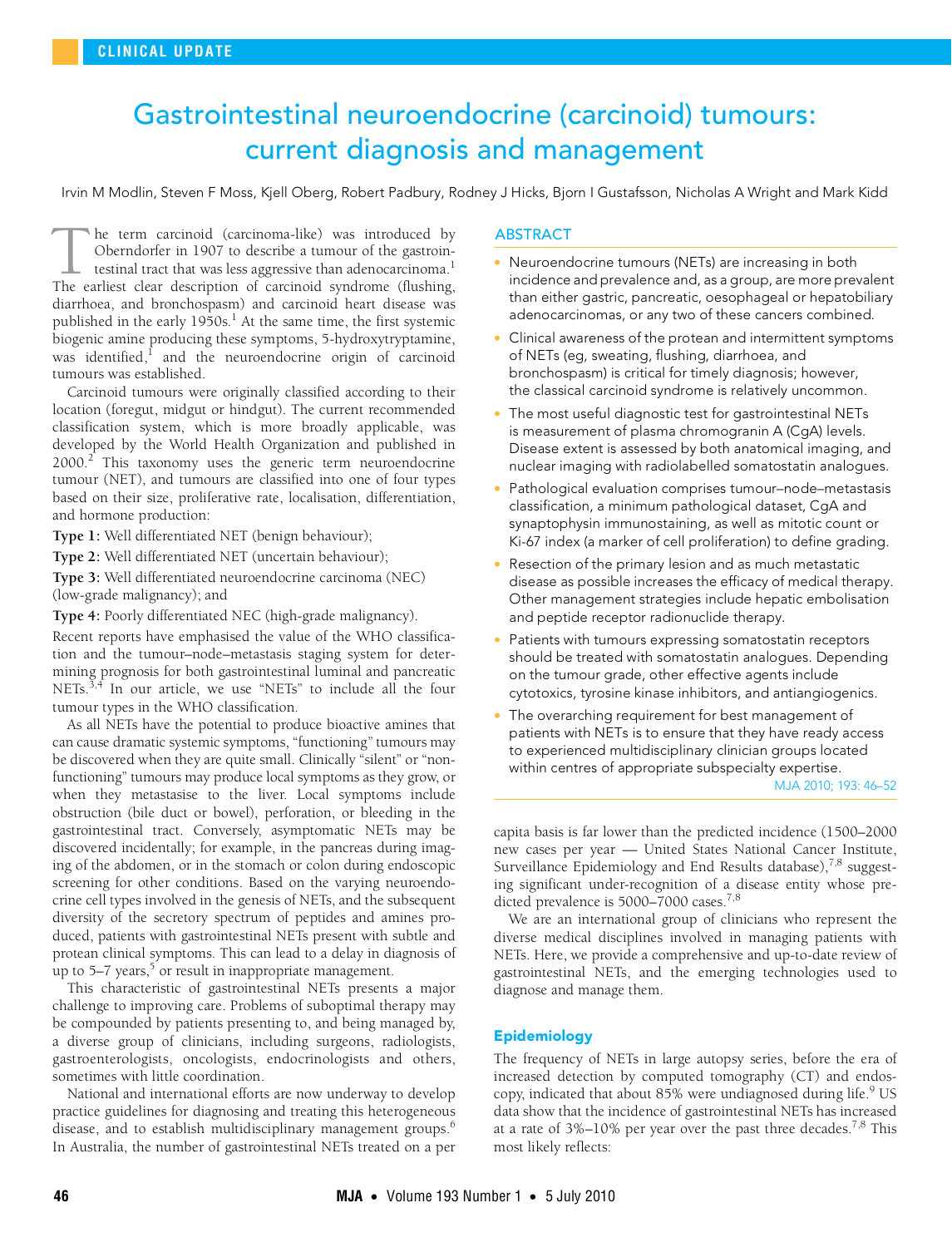

• increased detection — greater use of abdominal CT and endoscopy, and advances in nuclear medicine and immunohistochemical pathology leading to improved diagnostic classification;

- increased awareness of the disease among physicians; and
- a true increase in tumour incidence.

Similar trends are evident from European cancer registries.

The most common site of primary NETs is the gastrointestinal tract (about 60% of all cases), followed by the bronchopulmonary tree (27%). Less frequent sites are the ovaries, testes, liver, biliary tract and pancreas.<sup>10</sup> Within the gastrointestinal tract, the most common site is the small intestine (34%), followed by the rectum (23%), colon (19%), stomach (7.7%), pancreas (7.5%) and appendix  $(6.6\%)$ . As a result of the substantial  $(~60\%)$  5-year survival, the prevalence of NETs (about 35 per 100 000) is considerably higher than the incidence and, as a group, NETs are more prevalent than either gastric, pancreatic, oesophageal or hepatobil-iary adenocarcinomas, or any two of these cancers combined.<sup>[7](#page-5-6)</sup>

## Histopathology

Most gastrointestinal NETs can be recognised readily by routine histological examination, but immunohistochemical analysis may be necessary for confirmation. The most useful marker of neuroendocrine cells in tissue sections is chromogranin A (CgA), a glycoprotein stored in secretory granules of neuroendocrine cells. In occasional instances, synaptophysin immunostaining, a neuron-specific enolase test, or tests for specific peptide hormone markers, such as serotonin, somatostatin and gastrin, may be useful. $^{11}$  Further, establishing the proportion of proliferating cells (mitotic count and Ki-67 index [a marker of cell proliferation]) within the tumour is important, as it provides some indication of prognosis.

The lack of global uniformity of nomenclature, classification and grading of these tumours has impeded progress in understanding their biology. Publication of the recent US consensus document on the pathology of NETs provides clarification and a minimum dataset for uniform pathological evaluation.<sup>[12](#page-5-11)</sup>

## **Diagnosis**

## Clinical manifestations

As previously stated, erroneous or delayed diagnosis is common, as most gastrointestinal NETs are usually small (< 2 cm) at presentation, initially asymptomatic, or the symptoms are misdiagnosed as more prosaic or mundane entities (eg, food allergy, anxiety disorders, menopause symptoms or irritable bowel syndrome; Box 1). The bioactivity of the individual amines and peptides secreted (serotonin, catecholamines, dopamine, histamine, gastrin, glucagon, and prostaglandins, among others) may have symptomatic correlates. The classical carcinoid syndrome is relatively uncommon (10%–15% of diagnosed cases), and typically consists of diarrhoea, cutaneous flushing, bronchospasm and right-sided heart failure (the latter due to concurrent right-sided cardiac valve fibrosis caused by serotonin).<sup>10,14</sup> The carcinoid syndrome (or symptoms from secreted bioactive amines) usually occurs after the tumour metastasises.

## Biochemical markers

Measurement of plasma CgA concentration is the most useful diagnostic test for all NETs (Box 2). Although the plasma CgA level



MEN-1 = multiple endocrine neoplasia type 1. PET = pancreatic endocrine tumour. GEP = gastroenteropancreatic tumour. non-GEP = non-functioning GEP. The shaded area highlights the increased prevalence of CgA measurement with increased plasma levels.

A plot of sensitivity of detection (y-axis) versus maximum CgA level (normalised to the upper limit of the reference range = 1) (x-axis) ( $n = 1721$ patients). The higher the CgA concentration, the greater is the detection sensitivity for the tumour. Higher CgA levels tend to correlate with a more malignant phenotype (eg, gastric NET type 3, and ileal NETs), while less aggressive NETs (eg, pituitary or parathyroid tumours [included in MEN-1 non-GEP tumour]) have a propensity to lower levels of CgA.

Adapted, with permission, from: Modlin IM, Gustafsson BI, Moss SF, et al. Chromogranin A—biological function and clinical utility in neuro endocrine tumor disease. Ann Surg Oncol 2010 Mar 9 [Epub ahead of print].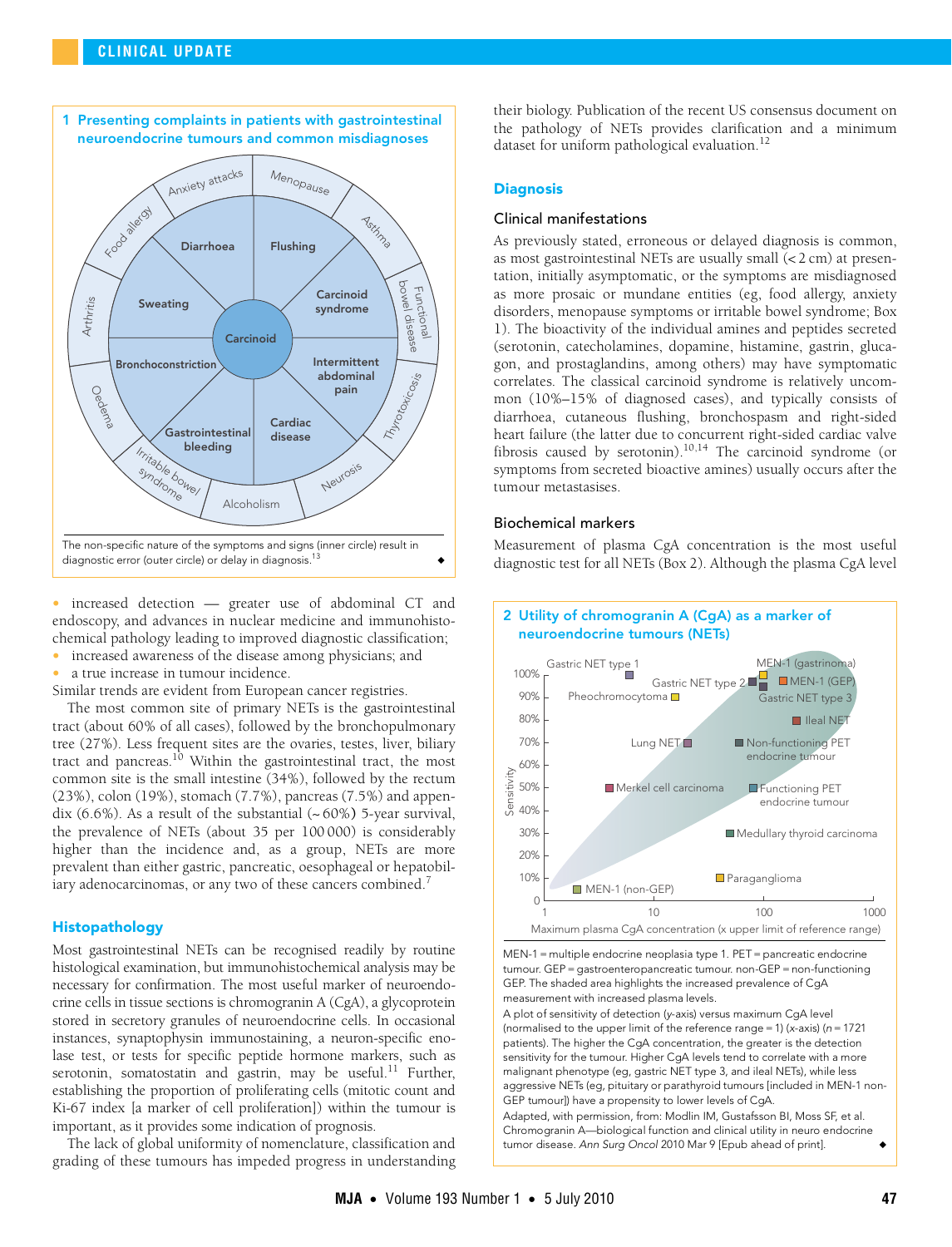is a very sensitive marker of NETs, $^{15}$  CgA levels can also be elevated in other conditions, including pancreatic and small-cell lung cancer and some prostate carcinomas; $^{16}$  in renal impairment and atrophic gastritis; and particularly during proton-pump inhibitor therapy.[17](#page-6-5) Plasma CgA levels correlate reasonably well with tumour burden, and may be useful for monitoring treatment[.18](#page-6-6)

Twenty-four-hour measurement of urinary 5 hydroxyindole-3-acetic acid (5-HIAA), the degradation product of serotonin, is a useful laboratory marker for serotonin-producing NETs, but the assay is a complex one. The specificity of 5-HIAA as a marker for these NETs is 88%, although tryptophan/serotonin-rich foods (bananas, avocados, plums, eggplants, tomatoes, plantains, pineapples and walnuts) can provide false elevations, and several drugs can result in increased or decreased 5-HIAA levels.<sup>[13](#page-6-1)</sup> Higher concentrations of 5-HIAA in urine are consistent with a worse prognosis,<sup>18</sup> while persistently low levels predict a more favourable outcome in dissemi-nated disease.<sup>[19](#page-6-7)</sup>

Measuring specific amines and peptides secreted by NETs (such as serotonin, tachykinins, histamine, gastrin, and vasoactive intestinal peptide) may help in refining the diagnosis.

## Topographical localisation

## Endoscopy

Upper endoscopy can detect oesophagogastric lesions, and colonoscopy can detect colorectal and some terminal ileal tumours. For the rest of the small intestine, double balloon or push enteroscopy is reasonably effective, although time-consuming and uncomfortable for the patient.<sup>20</sup> Capsule endoscopy (in which a video capsule is swallowed to photograph the oesophagus, stomach, and small intestine) is more patient-friendly but lacks biopsy capabilities.<sup>[21](#page-6-11)</sup>

## Ultrasound

Endoscopic ultrasound examination is highly sensitive for detecting NETs of the stomach, duodenum, pancreas and rectum, as it identifies submucosal lesions and facilitates staging. Endoscopic ultrasound-guided, fine-needle aspiration is particularly useful for diagnosing pancreatic NETs.<sup>[22](#page-6-12)</sup> Conventional ultrasound examination can be useful intraoperatively, but is relatively poor at imaging liver metastases of NETs. Contrast-enhanced ultrasound gives a better image, improving detection rates from 68% to 98%.[23](#page-6-13)

## Radiology

Enteroclysis and barium-contrast studies have been widely supplanted by CT and magnetic resonance imaging  $(MRI)$ .<sup>[24](#page-6-14)</sup> Small primary tumours are difficult to visualise unless there is secondary fibrosis. Characteristic findings include mass lesions, radiating strands of fibrosis and spiculation (calcification) with traction or fixation of bowel.

## 3 Clinical features and management of patients with gastrointestinal neuroendocrine tumours (NETs), by their primary organ site

#### Stomach

Clinical features: NETs of the stomach are increasing in prevalence, probably as a result of the greater number of upper endoscopies performed, as well as a change in incidence.<sup>7,[8](#page-5-7)</sup> The aetiological importance of hypergastrinaemia, driven by protonpump inhibitor use, is contentious.<sup>28</sup>

Management: Therapy for NETs of the stomach depends on aetiology, and tumour size and multifocality. Options include a conservative strategy ("watch and wait"), recurrent endoscopic resection, surgery, and prescription of long-acting somatostatin analogues. The more aggressive type-3 tumours behave like gastric adenocarcinomas, thus mandating surgical treatment.

#### Small intestine

Clinical features: Patients with small-intestine NETs often present at a late stage, unless a mechanical event — obstruction, perforation, or bleeding — occurs. The prognosis is poor once tumours have spread beyond the intestine. Small-bowel NETs are commonly found in autopsy series, indicating that the true incidence is probably higher.<sup>[9](#page-5-8)</sup> Liver metastases with carcinoid syndrome are relatively common. Up to 50% of patients with small-bowel NETs have right-sided cardiac valvular disease,<sup>14</sup> although this is now less common with the widespread use of somatostatin analogues and decreased serotonin levels. Mesenteric fibrosis may also cause mesenteric vessel occlusion and gastrointestinal ischaemia, perhaps from local secretion of serotonin or connective-tissue growth factor. About a fifth of patients with small-intestine NETs have synchronous or metachronous adenocarcinoma in the colon or elsewhere, and a quarter of small-intestine NETs are multicentric.

Management: Patients with NETs of the small intestine are initially treated with surgery and then with somatostatin analogues.

## Appendix

Clinical features: A relatively benign type of NET (7% of all gastrointestinal NETs) occurs in the appendix. It is usually identified serendipitously during appendicectomy or diagnostic gynaecological laparoscopy[.29](#page-6-15)

Management: Appendicectomy alone is sufficient for small lesions (<1 cm). If the tumour is larger, invasive, and has high mitotic activity or evidence of mucus production, right hemicolectomy is performed because of a high risk of metastatic spread.

# Colon

Clinical features: NETs in the colon are common, especially in the caecum.<sup>7,[8](#page-5-7)</sup> The symptoms are similar to those of colon cancer — altered bowel habit, abdominal pain and bleeding. Concomitant carcinoid syndrome is extremely

rare. The prognosis is relatively poor, with a 5-year survival rate of  $<$  50%.<sup>7,[8](#page-5-7)</sup>

Management: Patients with colon NETs are treated surgically, with local excision if the tumour is <2cm, or, if larger, with hemicolectomy and en-bloc resection.

## Rectum

Clinical features: In the United States, the rectum is involved in a quarter of patients with gastrointestinal NETs but, in Asia, this is the most common primary site.<sup>[30](#page-6-9)</sup> Half the NETs of the rectum are asymptomatic and diagnosed by colonoscopy for cancer screening or rectal bleeding. Endoscopic ultrasound is recommended for staging. These tumours are unpredictable, but generally have

a low propensity to metastasise.

Management: NETs of the rectum are treated with endoscopic submucosal resection or surgery. The prognosis is excellent, with a 5-year survival rate of 85%.<sup>[7](#page-5-6),[8](#page-5-7)</sup>

# Pancreas

Clinical features: The incidence of pancreatic NETs is increasing.<sup>7[,8](#page-5-7)</sup> They are found incidentally by computed tomography imaging for unrelated abdominal complaints, or in response to symptoms of abdominal pain, diarrhoea, flushing and nausea from peptide release. Islet-cell carcinoma is the most common type. The overall prognosis is highly variable but, on average, is relatively poor (5-year survival rate, 27%).<sup>7,[8](#page-5-7)</sup> Management: If technically feasible, surgical resection of the primary lesion and cytoreduction of metastatic disease should always be considered to facilitate the efficacy of antiproliferative or symptom-ameliorating therapy. Symptoms should be controlled with somatostatin analogues or, in the case of a gastrinoma, a protonpump inhibitor. Patients with metastatic disease can be managed with somatostatin analogues, chemotherapy/biotherapy, or by embolisation of hepatic metastases.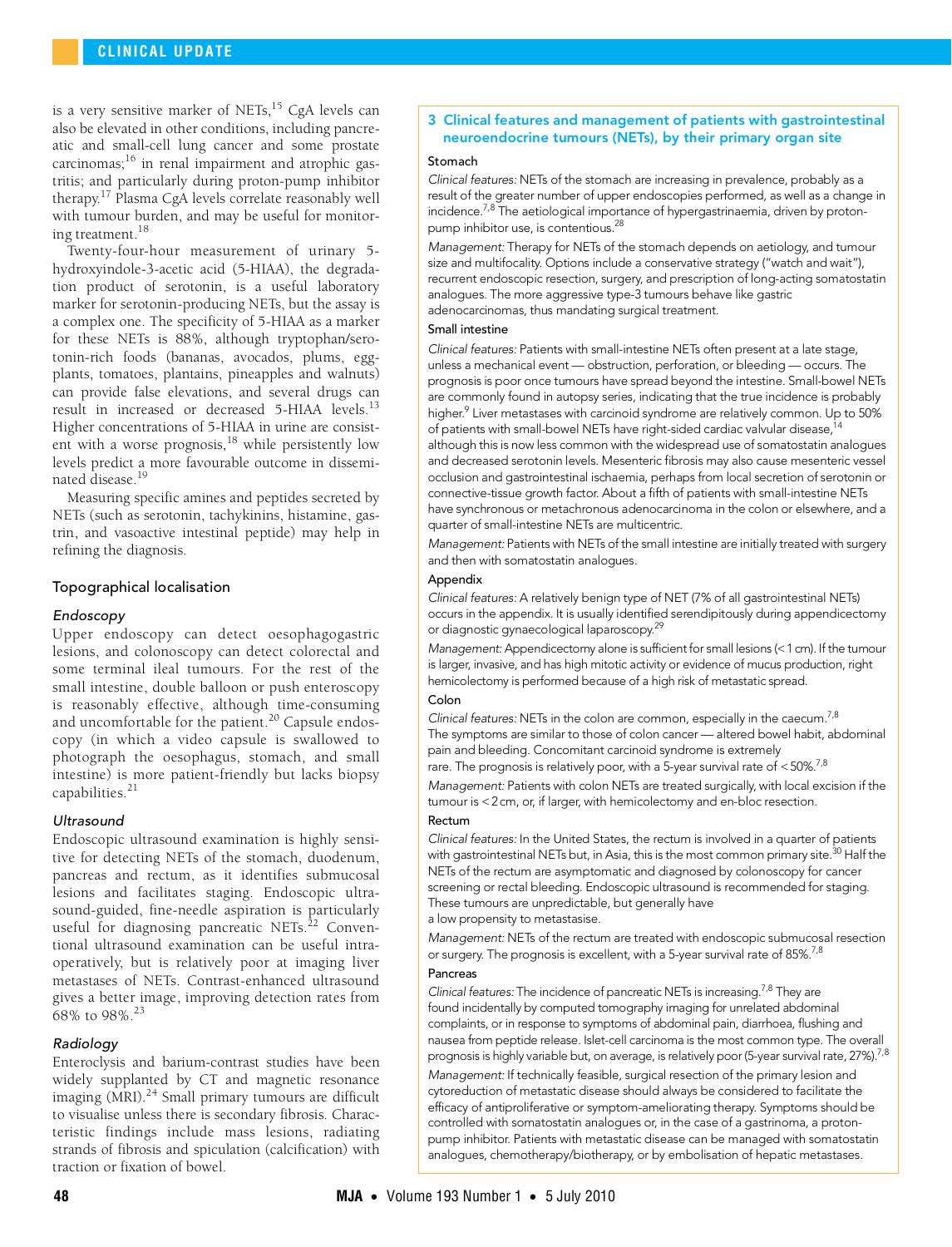

combination, induce transient biochemical responses. Apart from ablation, there appears to be no predictably or uniformly effective modality for preventing tumour progression. Adapted, with permission, from: Modlin IM, Latich I, Kidd M, et al. Therapeutic options for gastrointestinal carcinoids. Clin Gastroenterol Hepatol 2006; 4: 526-547.

## Nuclear imaging

Radiological examination is useful in the initial localisation of gastrointestinal NETs, but nuclear imaging using tumour-specific radiolabelled receptor analogues, such as <sup>111</sup>In-octreotide, is considerably more sensitive and specific for detecting NET disease. Five somatostatin receptor subtypes have been identified. About 70%–90% of gastrointestinal NETs express multiple receptor subtypes (predominantly subtypes 2 and 5), such that about 90% of NETs can be detected with radiolabelled somatostatin analogues (SSAs).[13](#page-6-1) Somatostatin receptor scintigraphy, particularly with single-photon emission CT (SPECT), is effective in monitoring the efficacy of therapy and assessing disease progression. The amount of radionuclide uptake can also help to predict the potential therapeutic effect of SSAs (see discussion of SSAs under the heading Biotherapy).[25](#page-6-16) Inflammatory conditions, including Crohn's disease, can produce false-positive results, as cells of the inflammatory response express somatostatin receptors.<sup>26</sup> Hybrid SPECT examination can better localise disease deposits and differentiate lesions from physiological uptake, which improves diagnostic accuracy.

Positron emission tomography (PET) using  $^{11}$ C-labelled 5hydroxytryptophan is also used for imaging. Conventional PET scanning with <sup>18</sup>F-fluorodeoxyglucose is rarely helpful, as most NETs have low glycolytic rates. Alternative markers are under investigation. PET using gallium-labelled octreotide derivatives will probably replace octreotide somatostatin receptor scintigraphy in the near future, because it is cheaper and easier to perform, and has a higher sensitivity. $27$ 

## Therapy

The management of gastrointestinal NETs depends on many factors, including operability; symptoms; tumour type, stage and grade; and the patient's overall medical condition. The primary site of the tumour also determines management strategy, as highlighted in Box 3. Most therapeutic decisions are currently based on empirical evidence, as properly designed trials for this heterogeneous condition are lacking[.31](#page-6-19) Summary data on treatment efficacy are presented in Box 4, and an overall strategy for management of suspected small-intestine NETs is given in Box 5. As there are no cellular or biological differences between functioning NETs (which secrete peptides and produce hormonal syndromes) and nonfunctioning NETs, their treatment is based on the same principles.

## Surgery

Primary surgical resection of the tumour and regional lymph nodes is the only curative treatment for gastrointestinal NETs; this is usually possible in about 20% of patients. Small, solitary noninvasive, endosonographically proven lesions in the stomach, duodenum and rectum may be resected endoscopically. Surgical intervention alone or in combination with other treatment options is appropriate palliation for incompletely resectable disease, as it increases median survival, decreases tumour burden, facilitates symptom control, and decreases local and systemic complications[.32](#page-6-20) Cardiorespiratory consequences can occur when bioactive agents are released during the procedure, so patients should be given SSAs intravenously during anaesthesia to obviate this.<sup>[33](#page-6-21)</sup>

## Biotherapy

*Somatostatin analogues:* Somatostatin is a neurotransmitter peptide that, in general, inhibits cellular secretion. Pharmacological reconfiguration of native somatostatin, a tetradecapeptide, to an octapeptide (octreotide) substantially prolongs the half-life of the peptide, thus improving its efficacy. The currently available SSAs — Sandostatin LAR (octreotide; Novartis) and Somatuline Autogel (lanreotide; Ipsen) — display high-affinity binding for receptor subtypes 2 and 5, low affinity for subtypes 1 and 4, and medium affinity for subtype 3. SOM230 (pasireotide; Novartis), a more recently developed SSA, now in Phase III trials, has a wider range of activity against somatostatin receptors and may offer a therapeutic advantage, especially in resistant disease.<sup>34</sup> SSAs are generally well tolerated and offer the best therapeutic option for inducing biochemical responses and managing clinical symptoms in patients with gastrointestinal NETs. These long-lasting depot formulations (Sandostatin LAR and Somatuline Autogel) are administered once a month, largely eliminating the need for daily subcutaneous injections.

There is some controversy about whether SSA therapy is antiproliferative, as tumour size rarely decreases (Box 4). Recent data, however, provide evidence that long-term administration of Sandostatin LAR inhibits tumour growth and prolongs progression-free survival in patients with well differentiated NETs of the midgut.<sup>35</sup> General opinion favours treating both functioning and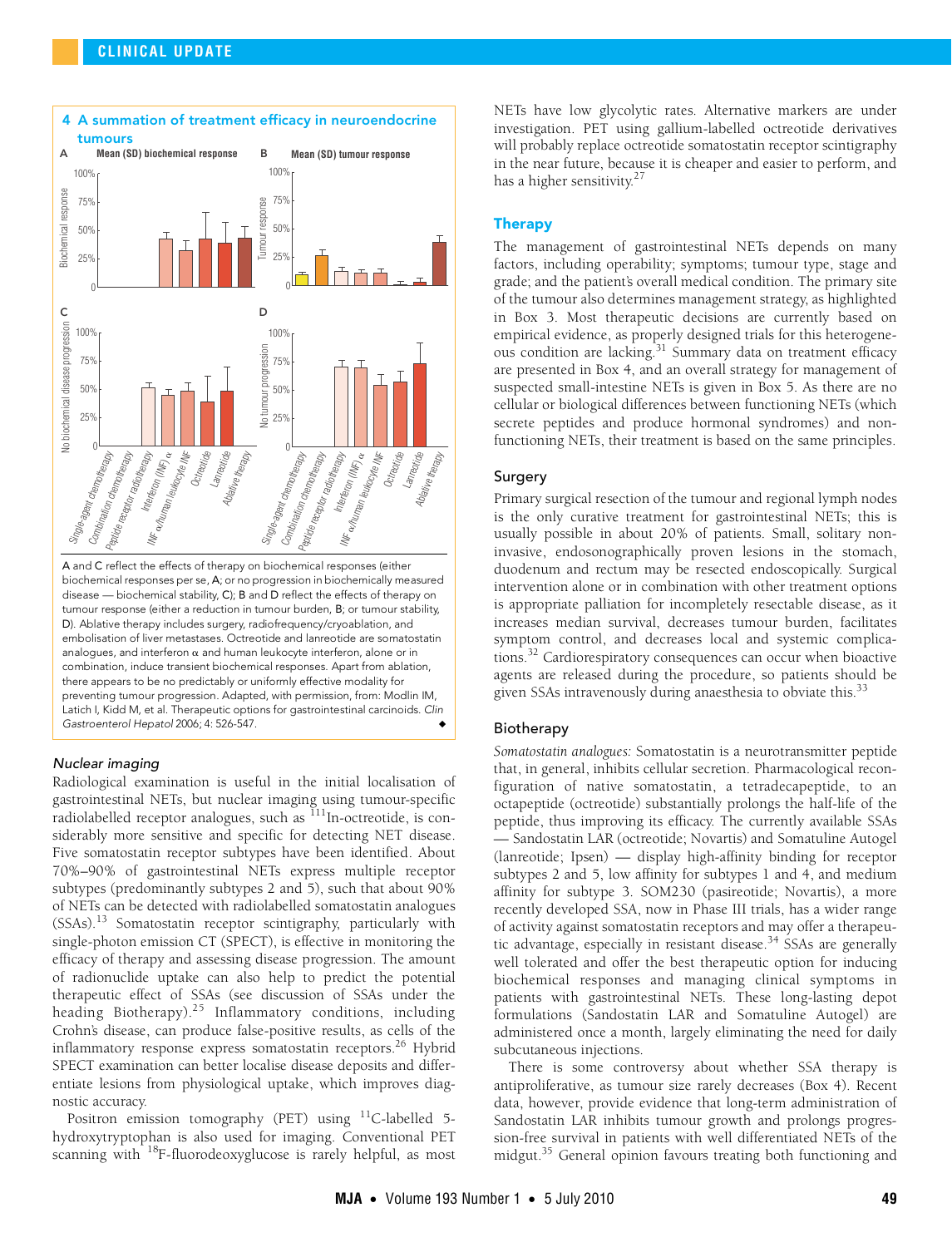

tomography. † Radioactive isotopes (111Indium, 90Yttrium or 177Lutetium) linked to a somatostatin analogue specifically target tumour cells. Column 1: Biochemical and topographical studies to identify the neuroendocrine basis of the lesion, establish the primary location, and define metastases. Columns 2–3: Surgical resection of the primary tumour and, if technically feasible, ablation of hepatic metastases to < 10% of hepatic volume. Column 3: Long-acting somatostatin analogues are given to ameliorate symptoms and/or inhibit tumour-cell proliferation. With evidence of disease progression, novel agents, including kinase inhibitors (eg, mTOR inhibitors)[;5](#page-5-4) antiangiogenic drugs (eg, bevacizumab), or peptide receptor radionuclide therapy should be considered. Chemotherapy is given for histological grade 2/3 lesions, or for neuroendocrine carcinomas or NETs with evidence of rapid progression.

non-functioning NETs with SSAs, regardless of whether or not the tumours produce a distinct clinical syndrome.

*Interferons: Interferon α and human leukocyte interferon, alone or* in combination, induce transient biochemical responses. Adverse effects have limited the usefulness of interferons as a treatment for NETs, and they are mostly used when other agents have failed.

*Other biotherapies:* Therapies based on inhibition of growth factors or their receptors, or downstream signal transduction pathways, have been used recently. Responses have been modest when singleagents have been used, although a combination of everolimus (mTOR kinase inhibitor) and Sandostatin LAR has provided initially encouraging results[.5](#page-5-4)

*Chemotherapy:* Response rates for single-agent conventional chemotherapeutic agents are generally low, of the order of 5%– 10%.<sup>[5](#page-5-4)</sup> Although combination chemotherapy may give slightly better response rates (20%–30%), the results remain disappointing and adverse effects are often substantial. Use of chemotherapy is thus usually confined to patients with more aggressive tumours, indicated by high mitotic rates or Ki-67 indices.

## Peptide receptor radionuclide therapy

In contrast to the relative ineffectiveness of radiation by external beam, peptide receptor radionuclide therapy delivers tumoricidal doses of radiation to NET cells highly selectively, with few adverse effects (nausea and occasional bone marrow and renal toxicity). By linking a radioactive isotope  $\binom{111}{11}$ Indium, <sup>90</sup>Yttrium or  $\frac{177}{11}$ Lutetium) to an SSA, NET cells, with their often high density of somatostatin receptors, may be specifically targeted. Individual isotopes have advantages and disadvantages as regards the types of radiation emitted. This therapy is dependent on a high SSA uptake by tumour cells, and its success can be predicted to some extent by somatostatin receptor scintigraphy.<sup>[36](#page-6-24)</sup> Tumour regression rates of up to 50%, with a disease-free response approaching 3 years, have been reported in some studies.<sup>[36](#page-6-24)</sup>

## Management of hepatic metastases

Unfortunately, most patients have multiple, bilateral liver metastases at the time of diagnosis. Options include lesion ablation (by radiofrequency, cryoablation or embolisation) as well as surgical resection — ranging from cytoreductive (excisional) surgery to liver transplantation. Improved 5-year survival has been reported after resection of hepatic metastases[.37](#page-6-25) In addition, the progression of carcinoid heart disease can be retarded and prognosis improved[.38](#page-6-26)

Hepatic arterial embolisation is based on the principle that hepatic metastases of NETs derive most of their blood supply from the hepatic artery. Embolisation with or without concomitant intra-arterial chemotherapy is effective in reducing tumour burden and controlling symptoms.[39](#page-6-27) The risk of provoking a "carcinoid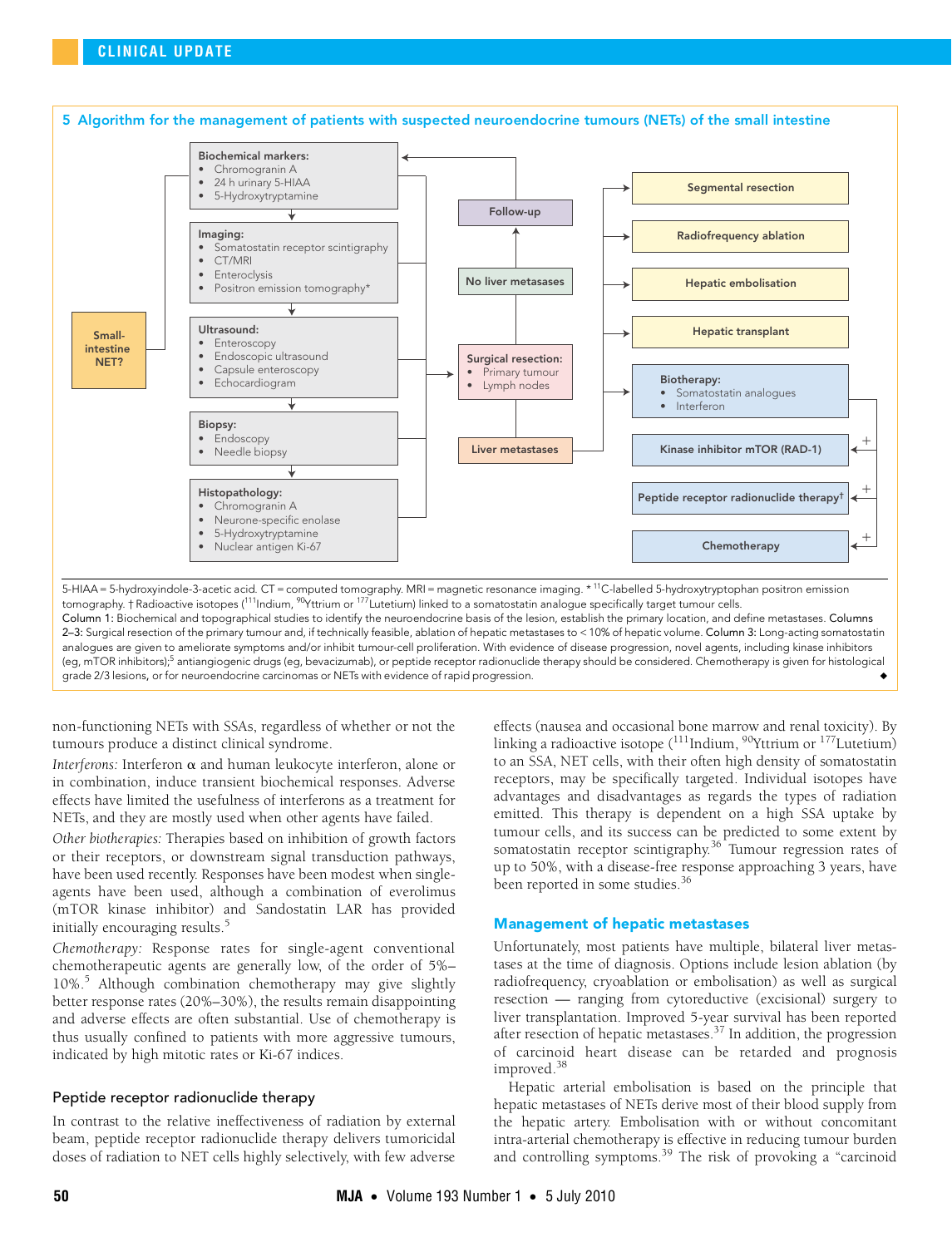crisis" is real, and pretreatment with an intravenous SSA is mandatory. Inadvertent embolisation of other organs (stomach, pancreas, and duodenum), with infarction as well as hepatic abscesses or local arterial injury, are all well documented adverse events. Embolisation with radioactive (<sup>90</sup>Yttrium) microbeads has been shown to have a significant effect in a limited number of patients, but serious adverse reactions have also been reported.<sup>[40](#page-6-0)</sup>

Cryoablation and radiofrequency ablation can reduce the burden of liver metastases (< 4–5 cm) in patients who are unable to undergo surgery. Serious adverse effects can result from hepatobiliary ductal or vascular injury, particularly if lesions are large. The sudden tumour necrosis and release of bioactive tumour product necessitate further caution.

## Prognosis and survival

The overall 5-year survival rate for patients with gastrointestinal NETs is about 58%, with little change over the past 30 years.<sup>[7](#page-5-6),[29](#page-6-15)</sup> However, in the subgroup of patients with well differentiated NETs with distant spread, the 5-year survival rate has improved from 15% to 52% over this time period. This improvement probably reflects the development of integrated management strategies, a multidisciplinary approach, and referral of patients with NETs to centres of expertise. It also coincides with the introduction of SSA therapy in the late 1980s. However, the paucity of large, well designed, comparative clinical trials, as well as the poor understanding of the natural history of these tumours, continues to be a problem and makes interpretation of such observational data difficult.

## Current status and future perspectives: a summary

Despite the general assumption that gastrointestinal NETs are extremely rare, benign, slow-growing tumours, it is evident that they are far more common than previously thought and that, for some patients, the prognosis is poor. The non-specific nature of the symptoms and signs means they are often misinterpreted, and the diagnosis is usually delayed. This reflects a lack of physician training and public education. As a result, in the most common NETs, metastases are present in about 6[5](#page-5-4)% of cases at diagnosis.<sup>5</sup> Although anatomical imaging is useful for accurate diagnosis, the lack of sensitive and specific plasma or genetic markers that could be used to screen for, predict or identify, early lesions or micrometastasis is a major impediment to precise diagnosis and optimal therapy.

Although SSAs can effectively palliate symptoms and delay disease progression, other approaches are needed to regulate cell proliferation. Peptide receptor radionuclide therapy is a recent therapeutic advance, but is used only palliatively, with modest morphological response rates. Existing and emerging chemotherapeutic and biological agents "borrowed" from the therapeutic regimens of other tumours have generally given disappointing results. Greater knowledge of the cellular biology of NETs (and their genetic characteristics) is likely to provide the key to the evolution of molecular targeted therapy.

We believe that the overarching requirement for best management of patients with NETs is to ensure that they have ready access to experienced multidisciplinary clinician groups located within centres of appropriate subspecialty expertise.

#### Competing interests

Irvin Modlin has received speaker's fees and travel support from Ipsen (2007), Novartis (2009) and Covidien (2009). Steven Moss has received travel support from Ipsen (2007), Tercica (2008) and Novartis (2009). Kjell Oberg has received travel assistance and speaker's fees from Ipsen and Novartis (2009). Robert Padbury has received an honorarium from Novartis and travel support (2009). Rodney Hicks has spoken at Novartis- and Ipsen-sponsored meetings, but all honoraria were donated to his institution. He has received travel support from Novartis (2009). Bjorn Gustafsson has received speaker's fees from Astra Zeneca (2009), and speaker's fees and travel assistance from Ipsen (2009), as well as travel assistance from Novartis (2009). Mark Kidd has received travel support from Novartis (2009).

## Author details

Irvin M Modlin, MD, PhD, DSc, Professor of Surgery<sup>1</sup> Steven F Moss, MB BS, MD, MRCP, Professor of Medicine<sup>2</sup> Kjell Oberg, MD, PhD, Professor of Endocrine Oncology<sup>3</sup> Robert Padbury, MB BS, PhD, FRACS, Director, Surgical and Specialty Services<sup>4</sup>

Rodney J Hicks, MB BS, MD, FRACP, Professor of Medicine and Radiology<sup>5</sup>

Bjorn I Gustafsson, MD, PhD, Associate Professor<sup>6</sup>

Nicholas A Wright, MD, PhD, Warden<sup>7</sup>

Mark Kidd, PhD, Research Scientist<sup>1</sup>

- 1 School of Medicine, Yale University, New Haven, Conn, USA.
- 2 Brown University, Rhode Island Hospital, Providence, RI, USA.
- 3 Uppsala University, Department of Medical Sciences, University Hospital, Uppsala, Sweden.
- 4 Flinders Medical Centre, Adelaide, SA.
- 5 University of Melbourne, Peter MacCallum Cancer Centre, Melbourne, VIC.
- 6 Norwegian University of Science and Technology, Department of Gastroenterology, St Olavs Hospital, Trondheim, Norway.

7 Barts and the London School of Medicine and Dentistry, London, UK.

Correspondence: irvin.modlin@yale.edu

## References

- <span id="page-5-0"></span>1 Modlin IM, Shapiro MD, Kidd M. Siegfried Oberndorfer: origins and perspectives of carcinoid tumors. Hum Pathol 2004; 35: 1440-1451.
- <span id="page-5-1"></span>2 Kloppel G, Perren A, Heitz PU. The gastroenteropancreatic neuroendocrine cell system and its tumors: the WHO classification. Ann N Y Acad Sci 2004; 1014: 13-27.
- <span id="page-5-2"></span>3 Ekeblad S, Skogseid B, Dunder K, et al. Prognostic factors and survival in 324 patients with pancreatic endocrine tumor treated at a single institution. Clin Cancer Res 2008; 14: 7798-7803.
- <span id="page-5-3"></span>4 Pape UF, Jann H, Muller-Nordhorn J, et al. Prognostic relevance of a novel TNM classification system for upper gastroenteropancreatic neuroendocrine tumors. Cancer 2008; 113: 256-265.
- <span id="page-5-4"></span>5 Modlin IM, Oberg K, Chung DC, et al. The current status of gastroenteropancreatic neuroendocrine tumours. Lancet Oncology 2008; 9: 61-72.
- <span id="page-5-5"></span>6 Plockinger U, Rindi G, Arnold R, et al. Guidelines for the diagnosis and treatment of neuroendocrine gastrointestinal tumours. A consensus statement on behalf of the European Neuroendocrine Tumour Society (ENETS). Neuroendocrinology 2004; 80: 394-424.
- <span id="page-5-6"></span>7 Yao JC, Hassan M, Phan A, et al. One hundred years after "carcinoid": epidemiology of and prognostic factors for neuroendocrine tumors in 35,825 cases in the United States. J Clin Oncol 2008; 26: 3063-3072.
- <span id="page-5-7"></span>8 Modlin IM, Lye KD, Kidd M. A 5-decade analysis of 13,715 carcinoid tumors. Cancer 2003; 97: 934-959.
- <span id="page-5-8"></span>9 Berge T, Linell F. Carcinoid tumours. Frequency in a defined population during a 12-year period. Acta Pathol Microbiol Scand A 1976; 84: 322- 330.
- <span id="page-5-9"></span>10 Gustafsson BI, Kidd M, Modlin IM. Neuroendocrine tumors of the diffuse neuroendocrine system. Curr Opin Oncol 2008; 20: 1-12.
- <span id="page-5-10"></span>11 Kloppel G. Tumour biology and histopathology of neuroendocrine tumours. Best Pract Res Clin Endocrinol Metab 2007; 21: 15-31.
- <span id="page-5-11"></span>12 Klimstra DS, Modlin IM, Adsay NV, et al. Pathology reporting of neuroendocrine tumors: application of the Delphic consensus process to the